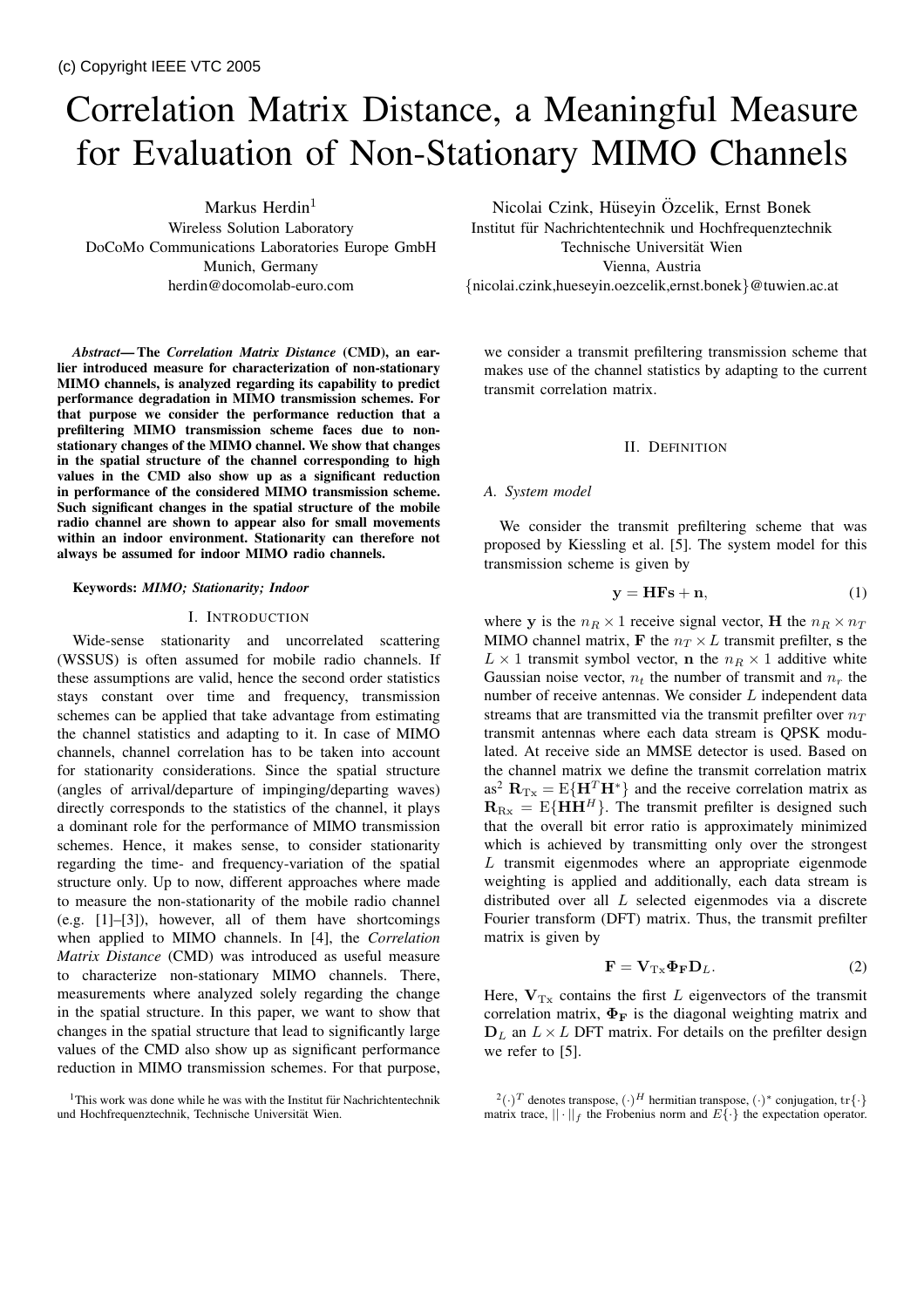# *B. Correlation Matrix Distance (CMD)*

The CMD is the distance between two correlation matrices **R**<sup>1</sup> and **R**<sup>2</sup> as defined by

$$
d_{\text{corr}}(\mathbf{R}_1, \mathbf{R}_2) = 1 - \frac{\text{tr}\{\mathbf{R}_1 \mathbf{R}_2\}}{\|\mathbf{R}_1\|_f \|\mathbf{R}_2\|_f} \quad \in [0, 1]. \tag{3}
$$

It becomes zero if the correlation matrices are equal up to a scaling factor and one if they differ to a maximum extent. There are two justifications for this metric. First, it can be reformulated as inner product between the vectorized correlation matrices:

$$
d_{\text{corr}}(\mathbf{R}_1, \mathbf{R}_2) = 1 - \frac{\langle \text{vec}\{\mathbf{R}_1\}, \text{vec}\{\mathbf{R}_2\} \rangle}{\left| |\text{vec}\{\mathbf{R}_1\}||_2 || \text{vec}\{\mathbf{R}_2\} ||_2} \right|}.
$$
 (4)

This makes clear that it measures the 'orthogonality' between the considered correlation matrices in the  $n \times n$  dimensional space. This can be shown even better when using the eigenvalue decomposition. The product of the correlation matrices can be written as

$$
\mathbf{R}_1 \mathbf{R}_2 = \mathbf{U}_1 \mathbf{\Lambda}_1 \mathbf{U}_1^H \mathbf{U}_2 \mathbf{\Lambda}_2 \mathbf{U}_2^H = \mathbf{U}_1 \mathbf{D} \mathbf{U}_2^H \tag{5}
$$

with

$$
(\mathbf{D})_{ij} = \mathbf{u}_{(1),i}^H \mathbf{u}_{(2),j} \lambda_{(1),i} \lambda_{(2),j}.
$$
 (6)

Here,  $(D)_{ij}$  denotes element  $(i, j)$  of  $D$ ,  $\mathbf{u}_{(1), i}$  and  $\mathbf{u}_{(2), j}$  the ith and jth column of  $U_1$  and  $U_2$ , repectively and  $\lambda_{(1),i}$  and  $\lambda_{(2),j}$  the corresponding eigenvalue. This means, **D** becomes zero if for every pair of eigenvectors either  $\mathbf{u}_{(1),i}$  and  $\mathbf{u}_{(2),j}$ are orthogonal or either  $\lambda_{(1),i}$  or  $\lambda_{(2),j}$  is zero. If **D** is the zero matrix, then  $\text{tr}\{\mathbf{R}_1\mathbf{R}_2\}$  becomes zero, too and the correlation matrix therefore one. However, the more the signal spaces of  $\mathbf{R}_1$  and  $\mathbf{R}_2$  overlap, the higher becomes the trace of the product and therefore the CMD decreases.

This property of the CMD makes it a useful measure to evaluate whether the spatial structure of the channel, hence, the channel statistics have changed to a significant amount.

In this paper we consider non-stationarity due to a moving mobile. To measure the change of the spatial second-order statistics, we therefore investigate the CMD between the correlation matrices measured at starting position and after having moved by a certain distance. The CMD between these correlation matrices reflects the variation of the channel statistics for the considered time interval.

# III. MEASUREMENT DESCRIPTION

Measurements were performed with an Elektrobit<sup>3</sup> [6] PropSound channel sounder at 2.45 GHz center frequency where we used 120 MHz of the measurement bandwidth for the evaluations. At the transmit side, a 7+1 element monopole circular array in the horizontal plane was used. Each antenna element was omni-directional in the horizontal plane. At the receive side, a 16-element (4x4) dual-polarized rectangular patch array was utilized. The patch elements were arranged in a vertical plane. This means that the antenna is both

 $3$ www.elektrobit.com

horizontally and vertically directional with the main lobe into broadside direction of the array. For the evaluation, all transmit antennas and the two upper rows of the receiver array were used, where only one polarization was considered. The transmit antennas was mounted at a height of about 2m, the receive antenna at about 1.6m.

We measured in an indoor office environment. The transmitter was positioned in a corridor and the receiver was *moved* along several routes in different office rooms connected to the corridor having mostly non-line-of-sight (NLOS) to the transmitter (see Fig. 1). During one measurement, the MIMO channel was recorded at a rate of about 25 measurements per second. We considered four different broadside directions of the receive antenna (D1, D2, D3 and D4). A measurement was then specified by the TX position and the movement route, the orientation of the receive antenna and the movement direction. For instant the measurement with transmitter at Tx1, receiver movement route 6, receiver orientation D3 and movement direction v2 is labeled by 'Tx1, Route 6, D3, v2'.

During the measurement, the receiver was moved with constant speed. This was ensured by using a laser distance meter that logged the distance to a reference position and the movement speed. To have accurate estimates of the correlation matrices also at the beginning and the end of the measurements, we used only that part of the measurements where the average movement speed of typically 0.3-0.5m/s was already reached, i.e. we removed the starting and ending phase of the measurement with increasing and decreasing speed (phases of acceleration and deceleration). Based on the measured distance we consider in the following the evolution of the correlation matrices and the performance of the transmit prefiltering scheme with distance. For more details on the measurements we refer to [7].

# IV. EVALUATIONS

For correlation matrix estimation, a set of 10 subsequent temporal snapshots and all frequency samples of the MIMO channel within the considered bandwidth were used. This window of 10 temporal snapshots was then moved over the whole measurement interval to estimate the transmit and receive correlation matrices for each time instant. Given a set of N MIMO channel snapshots, the correlation matrices were estimated by

$$
\hat{\mathbf{R}}_{\mathrm{Tx}} = \frac{1}{N} \sum_{n=1}^{N} \mathbf{H}^T \mathbf{H}^*,
$$
\n(7)

and

$$
\hat{\mathbf{R}}_{\text{Rx}} = \frac{1}{N} \sum_{n=1}^{N} \mathbf{H} \mathbf{H}^{H}.
$$
 (8)

Based on the estimated time/distance-varying correlation matrices we created a large number of channel realizations **H** for each time/distance point using the Kronecker model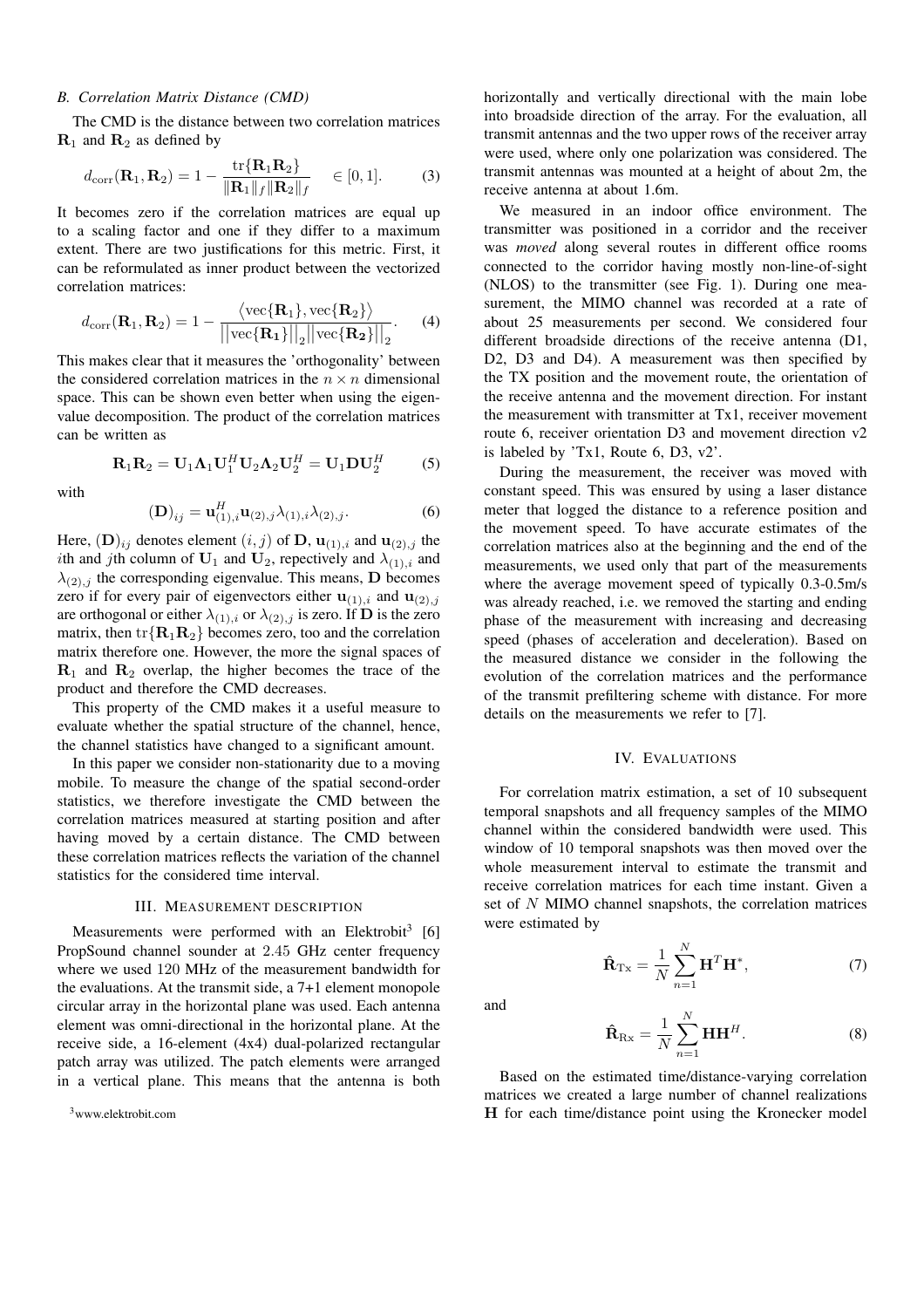

Fig. 1. Measurement scenario with TX positions and RX movement routes, Institut fur Nachrichtentechnik und Hochfrequenztechnik, Technische ¨ Universität Wien.

[8]–[11]:

$$
\mathbf{H} = \frac{1}{\sqrt{\text{tr}\{\mathbf{R}_{\text{RX}}\}}} \mathbf{R}_{\text{RX}}^{1/2} \mathbf{G} \left(\mathbf{R}_{\text{TX}}^{1/2}\right)^{T}.
$$
 (9)

Here, **G** is an i.i.d. complex Gaussian fading matrix with zero mean and variance one and  $(\cdot)^{1/2}$  denotes the matrix square root. Note, that although the Kronecker channel model has some important deficiencies in modeling the MIMO channel [12], [13] it can be applied here since we only consider the transmit correlation matrix for the prefilter design.

For each time/distance point we simulated the BER performance for an  $8 \times 8$  MIMO system with the previously described transmit prefiltering scheme for different signalto-noise ratios (SNRs). We used 6 data streams, QPSK modulation, and an MMSE detector. Results were compared with blind transmission, i.e. no channel knowledge at transmit side but full channel knowledge at receive side, where only antennas 1–3 and 6–8 were used on transmit side for a fair comparison.

We simulate the performance of the transmit prefiltering scheme when using either the correct transmit correlation



Fig. 2. Prefiltering gain with correct and out-dated transmit prefiltering: Start of movement (Tx1, Route 1, D3, v2).



Fig. 3. Prefiltering gain with correct and out-dated transmit prefiltering: End of movement (Tx1, Route 1, D3, v2).

matrix or an out-dated version of it. As out-dated transmit correlation matrix we always take the estimate from the start of the measurement, i.e. from the beginning of the receiver movement. From the BER result we then obtained the SNR gain that was achieved over blind transmission. This was done for the correct and the out-dated transmit correlation matrix. The SNR gain was always obtained at a target BER of  $10^{-3}$ .

Figures 2 and 3 show the BER result for an exemplary scenario when the receiver was at the beginning of the movement route and at the end of the movement route, respectively. Additionally, the SNR gain is shown. When starting the movement, the correct transmit correlation matrix equals the out-dated one, therefore the performance is equal for both. However, after having moved the receiver by a certain distance, in this case about 3.5m, they differ and therefore the resulting performance differs also. In this example we can see that both schemes achieve an SNR gain over blind transmission of about 2.2dB in the beginning. At the end of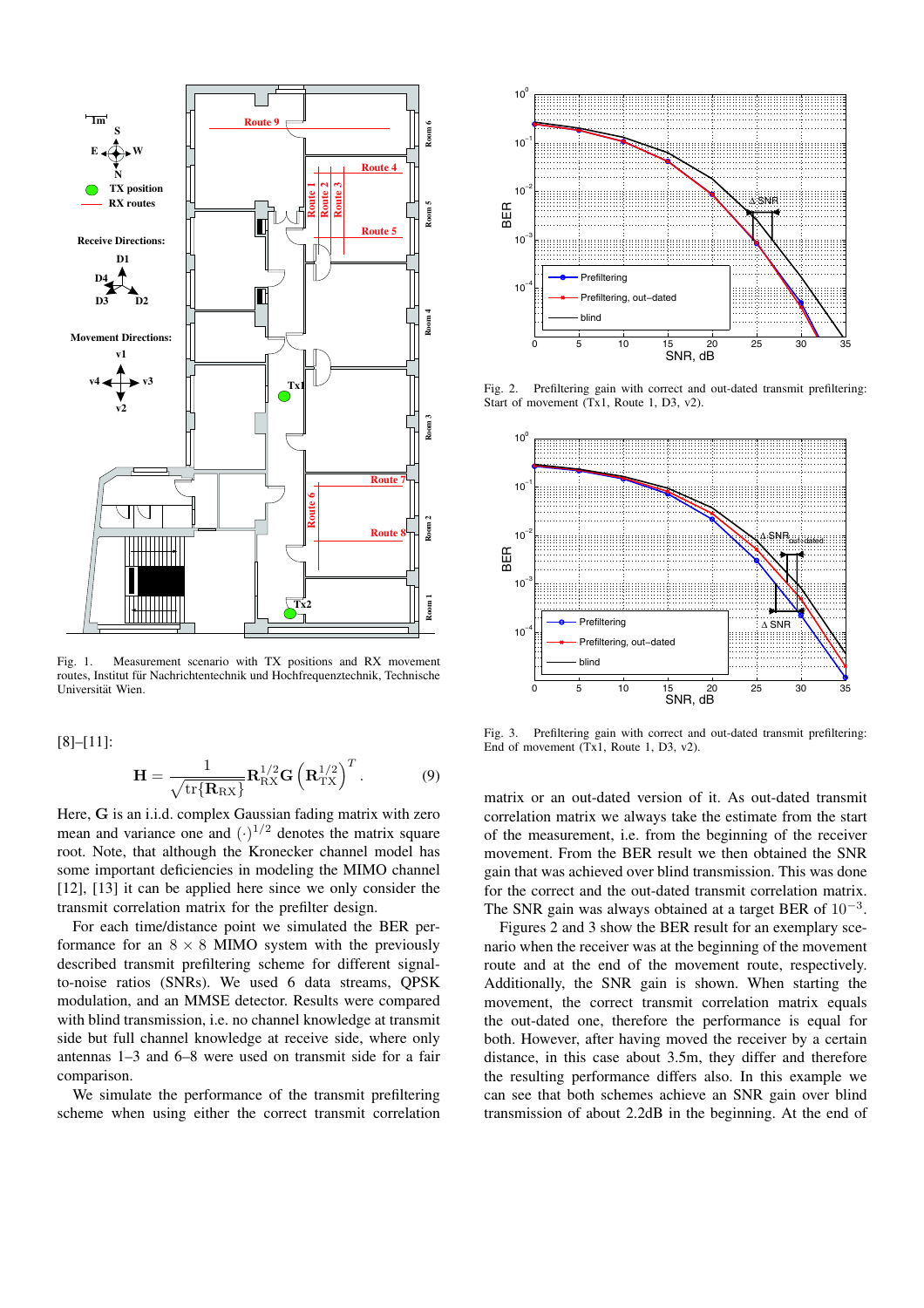the movement route, the gain is about 2.3dB for correct prefiltering but has reduced to about 1dB when using out-dated prefiltering. Note, that the absolute performance has changed, the SNR required for the target BER is about 24dB for correct prefiltering at the beginning of the movement and 27.5dB at the end of the movement, the gain by correct prefiltering, however, does not change here. This is a typical result for the considered measurements, but there are scenarios where the performance loss due to out-dated prefiltering is much higher.

In the following, we compare the achieved SNR gain to the correlation matrix distance between the correct transmit correlation matrix and the out-dated one.

# V. RESULTS

The evaluations were done for a number of movement routes, here we show two exemplary scenarios with relatively high variation of the spatial structure.



Fig. 4. Temporal evolution of the SNR gain due to prefiltering at a target BER of  $10^{-3}$ , Tx1, Route 5, D3, v3 (Scenario 1).

Figure 4 shows the prefiltering gain for correct and outdated transmit prefiltering for Scenario 1 (Tx1, Route 5, D3, v3) and Fig. 5 for Scenario 2 (Tx2, Route 6, D3, v2). In both cases we can see a relatively constant gain for correct prefiltering and a significant performance reduction in prefiltering when using out-dated channel state information. Actually, the SNR gain reduces to marginal values in Scenario 1 and to zero in Scenario 2. When comparing this to the corresponding Correlation Matrix Distance (Fig. 6), we find a good accordance. Especially, when considering Scenario 2, we see that the temporary decrease in the CMD at a distance of 0.5 to 1m from starting position, is directly reflected in an increase of out-dated prefiltering gain. This means the CMD appears as a good indication for the performance loss due to out-dated prefiltering.

Note that the CMD that we measure and the SNR gain due to correct or out-dated prefiltering relates only to changes of the transmit correlation matrix. This means that even though



Fig. 5. Temporal evolution of the SNR gain due to prefiltering at a target BER of  $10^{-3}$ , Tx2, Route 6, D3, v2 (Scenario 2).



Fig. 6. Correlation Matrix Distance between transmit correlation matrices at distance on abscissa and distance 0, Scenario 1 and 2.

the transmitter is fixed, the spatial structure at transmit side changes significantly in the considered scenarios when the receiver is moved. Comparing the results to the scenario, it becomes clear what is happening. In Scenario 1 (Fig. 4), the receiver is moved from the door to the corridor towards the other side of the room. At the starting position, a significant amount of power is propagated through the door and impinging at the receiver. When the receiver is moved, other paths become more dominant. This of course leads to a changed spatial structure.

Considering Scenario 2 (Fig. 5), we have a similar situation. Here, the receiver is moved parallel to the corridor into movement direction v2. The receive antenna looks towards the corridor wall and passes the door to the corridor. This again leads to a significantly changed wave propagation and therefore significant change in the spatial structure.

Up to now, we only considered the downlink, i.e. trans-